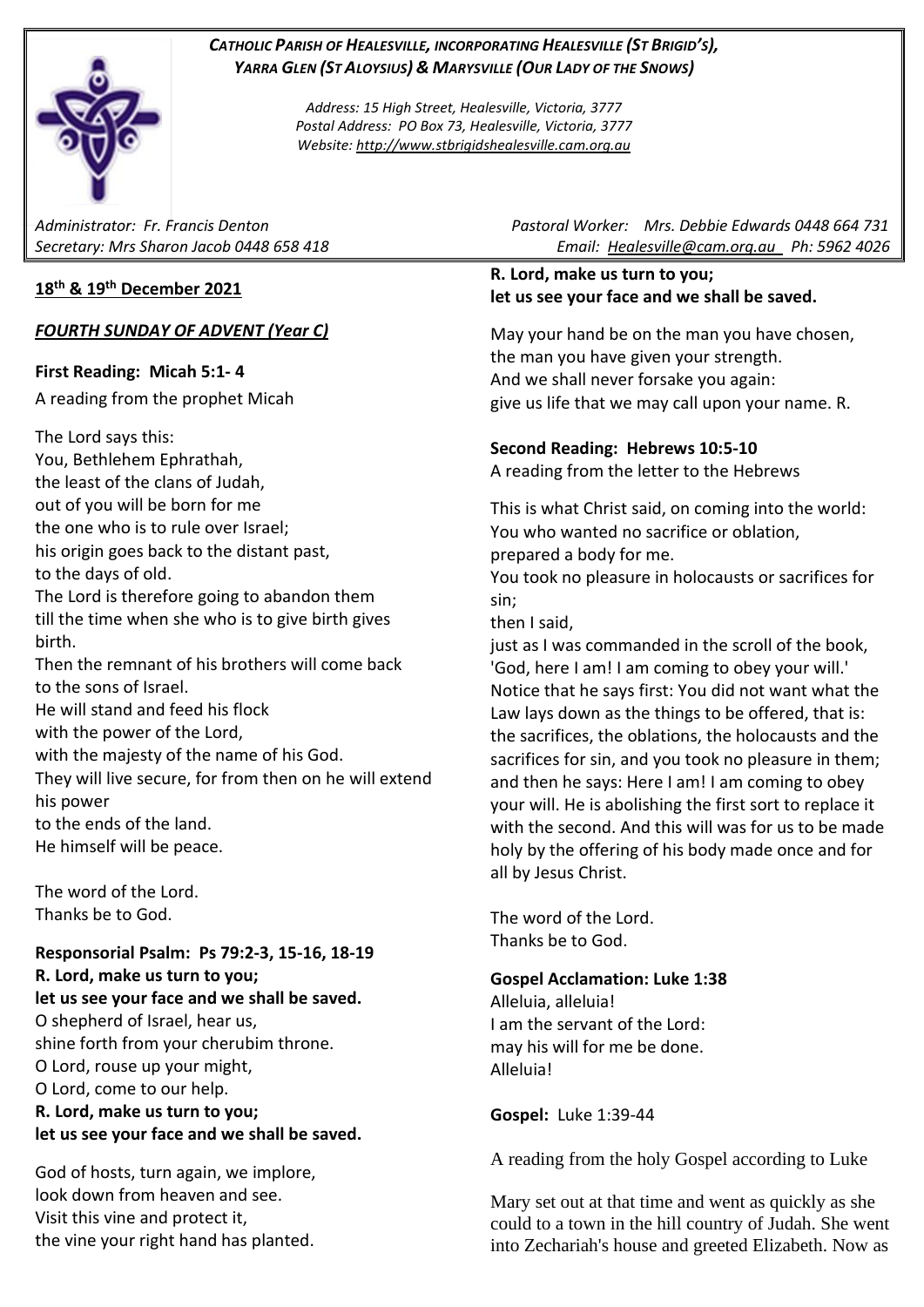soon as Elizabeth heard Mary's greeting, the child leapt in her womb and Elizabeth was filled with the Holy Spirit. She gave a loud cry and said, 'Of all women you are the most blessed, and blessed is the fruit of your womb. Why should I be honoured with a visit from the mother of my Lord? For the moment your greeting reached my ears, the child in my womb leapt for joy. Yes, blessed is she who believed that the promise made her by the Lord would be fulfilled.'

The Gospel of the Lord.

Praise to you, Lord Jesus Christ.

**An Act of Spiritual Communion My Jesus, I believe that You are present in the Most Holy Sacrament. I love You above all things, and I desire to receive You into my soul. Since I cannot at this moment receive You sacramentally, come at least spiritually into my heart. I embrace You as if You were already there and unite myself wholly to You. Never permit me to be separated from You. Amen.**

The guidelines from the Archdiocese may be found at [https://melbournecatholic.org/covid-19-guidelines](https://melbournecatholic.org/covid-19-guidelines?fbclid=IwAR1ryINANYNplkq8jXs_Q175fnIfOaiQY-g_IIeSrTVc6diDyY0Ozs3vwKc)

#### **Christmas Mass Times**

**Christmas Eve Friday 24th December Carols:** 4.30pm **Family Mass:** 5.00 pm. **Mass will be in the in the church**.

**Christmas Day Saturday 25th December** Mass 8.30am

**New Year's Day Saturday 1st January 2022** Mass 8.30am

*Sunday 2nd January 2022* Mass 8.30am

There will be a special collection for the Care-Group this weekend

## **Thanksgiving – 12th December 2021**

**St Brigid's Healesville,** 

Thanksgiving: \$1341.00 Presbytery: \$187.25

**St Aloysius, Yarra Glen – 21st November 2021**

Thanksgiving: \$537.20 Presbytery: \$599.45

**Our Lady of the Snows, Marysville 18th November 2021** Thanksgiving: \$48.00

## *No more bookings for Masses!*

It is no longer a requirement that we book for Masses and there is no longer a cap on numbers attending Mass. Please feel free to come along at any time. We do ask that you continue to QR as you enter the church, as per government directives. If your health is vulnerable, please feel free to continue to wear a mask.

### **Update regarding Christmas Masses**

Christmas is a season of hope and it looks like our hope has not been in vain. With one week to go before Christmas, Victorians have been given an early Christmas present. From Thursday 16<sup>th</sup> December the mandatory vaccination requirement has been scrapped in all places of worship, for all church services, weddings and funerals, etc. There will be no requirement to check vaccination status or to limit the congregation size according to density quotas. Consequently, there will be no longer be any need to pre-book any of the Masses nor to segregate on the basis of vaccination status. Face masks are no longer required to be worn during these ceremonies (though you are free to do so if you wish).

In light of these developments from now on all Masses including all the Christmas Masses will be opened up for all who wish to attend. There will be no checking of vaccination status at any of the Masses. Everyone who wishes to attend Mass is welcome to come. Thanks be to God!

After the stress and anxiety of this past year this is a most welcome development. I want to thank all the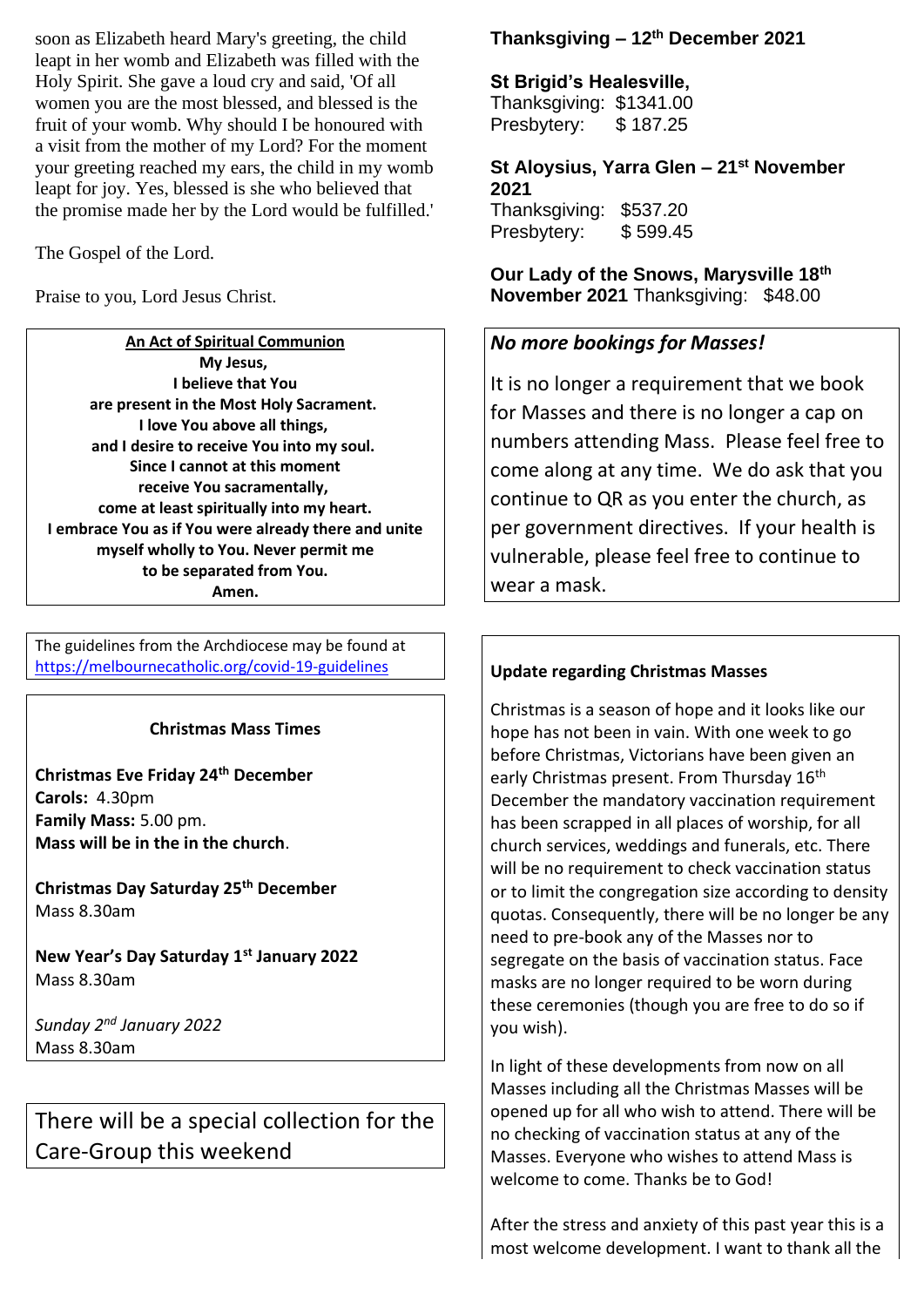parishioners across Lilydale and Healesville parishes for their patience and forbearance with the constantly changing regulations and restricted access to Masses. I also take the opportunity to thank all those who have so generously assisted the parishes in the implementation of the various booking and check-in processes over the past two years, especially Sharon Jacob, Debbie Edwards, and Rod Hysted. Let's pray that the situation continues to ease up as we strive to rebuild our lives and our communities, with compassion and understanding.

There will be a special 'Christmas appeal' collection for the work of the Care Group this weekend. Please generously support the work of the Care Group – every cent goes to where it is needed, helping the needy know that they are loved and care for. I want to acknowledge and thank all the amazing volunteers with the Care group who do so much great work in our community. This year they have put together and distributed some 70 Christmas hampers for local families and individuals. An incredible achievement to crown another whole year of much needed and appreciated local outreach! Thank you!!!



Yours in Christ Fr Francis Denton

#### **FROM DEBBIE'S DESK**

Each morning I am blessed to receive the world's most beautiful smile. My little granddaughter lights my world. She crawls to me as fast as her stiff little arms and chubby knees can manage, or she ditches whoever is holding her and stretches her arms out to come to me as soon as we see each other at the start of each day. She greets me as if we haven't seen each other in years. She loves me, and I love her so much that there are simply no words! So I can only wonder how much Mary and Joseph loved baby Jesus.

As I prepare for Christmas, the season of wonder, I wonder… about the things Mary treasured in her heart; I wonder… about Joseph and Mary gazing at their newborn son, smitten, counting his fingers and toes, stroking his hair, kissing his soft little cheeks, melting into his deep, trusting eyes, breathing that soft baby smell, holding him close, knowing with every fibre of their being that their son is the Son of God; I wonder… how they felt when angels, shepherds and foreign dignitaries showed up to visit; I wonder: about their struggles with the realities of parenthood; I wonder… about their fear and desperation in being driven to run, to become refugees in order to escape the soldiers Herod sent to kill Jesus; I wonder… about the responsibility that they felt for him; I wonder… about how much Jesus loved his Mum and his earthly Dad. For Jesus is God, and God is love.

And I wonder… about how much God loves us. Each of us. Me. For God is love. Perfect love. That means that he loves each of us perfectly, infinitely. Can it be that he really does love *me* perfectly, just as much as he loves anyone else, everyone else, even his own mother? Wow! Well that really makes me wonder! So much to think about.

#### **PARISH PRAYER LIST**

**Recently Deceased:** Wynn Wilson

**Sick:** Babies Emmett, Noah Glen Christie, Tedi and Santi; Roman, Blake Smith, Trish Leahy, John Snell, Abby Sharp, Peter Munro, Megan, Bernie Jansen, Andrew Sharp, John, Glenn, Lyn Francis, Dorothy Barber, Fiona, Annie Preuss, Michelle Ryan, Damian, John, Alison, Heather, Julie Bates, Garry Dettman, Bradley Jordan, Jeanette Henkel, Richard Galbraith, Debbie Huby, Geoff Lucas, Sandra Donkin, Glen, Fred Bullas, Fred Coullas, Evie Gleeson, Indy Dawes, Rade Krstic, Megan Williams, Michael Wood, Michael, Margo & Stephen Youngberry, Marie Hammond, John Mulholland, Rhiannon Days, Val Savitt, Ron Garland, Jaz Nueber, James Cooney, Robert, Mary & Gerard Bariola, Tilly Van der Zee, Lydia, Joyce Slattery, Annie, Bob Ireland, Val & Michael Christie, Ted & Peter Bowling, Natasha, Mia, James, Mitchell Wilson, Anne Bateman, Veronica Ireland, Lauren, Brooke, Anthony, Laura Baosde Pinto, Michelle, Judy, Annette Fromholtz, John Wray, Lynn Doensen , Elsa Gianforte, Fiona M

#### **THOSE WHOSE ANNIVERSARIES ARE IN DECEMBER**

Josephine Fassler (06.12.95), Lucy Mahedy (09.12.96), Mark Broomhead (11.12.13), Ilona Huebel (12.12.74), Doris Dennehy (12.12.95), Danny O'Meara (12.12.10), Nora Podesta (14.12.06), Paul Dunlop (14.12.06), Neil Lindorff (19.12.08), Noel Dudgeon (20.12.09), Pietro Bariola (27.12.88), Bishop Joe Grech (28.12.10), Dolly (Florence) Reeves, Dennis Eldred, Dawn Flannaghan, Paul Hansen, Hans Rietbergen, John Burger, Maria Kermac (6.12.18), Silvano Kermac, Tony Grieve (4.12.19)